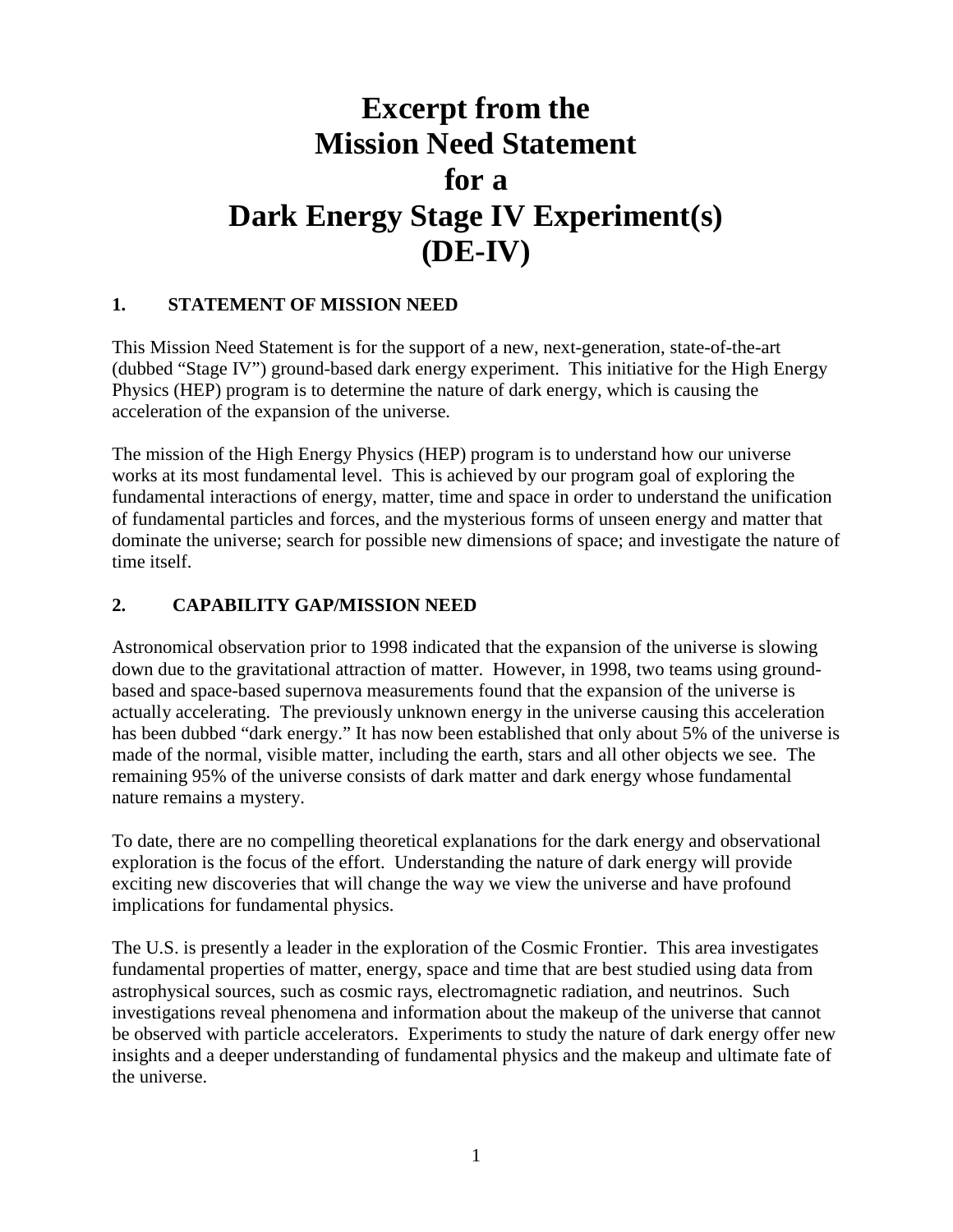In the 2006 Dark Energy Task Force<sup>[1](#page-1-0)</sup> (DETF) report, dark energy experiments were classified in stages with higher numbered stages reflecting more sophisticated and powerful experiments. Stage I represents what is now known. Stage II represents the anticipated state of knowledge upon completion of ongoing dark energy projects. Stage III comprises near-term, medium-cost, currently proposed projects that are anticipated to increase the DETF figure of merit by a factor of 3 relative to Stage II. Stage IV comprises future proposals and is anticipated to increase the DETF figure of merit by a factor of 10. The DETF figure of merit is derived from parameters describing the composition and expansion of the universe and its change measures the improvement of the measured values of those parameters.

#### Capability Gap

The Dark Energy Task Force stated in its report:

"We recommend that the dark energy program include a combination of techniques from one or more Stage IV projects designed to achieve, in combination, at least a factor of ten gains over Stage II in the DETF figure of merit…"

A ground based dark energy survey is an important technique in meeting this recommendation. Further progress in the investigation of the nature of dark energy requires a combination of more sensitive and larger instrumentation and telescopes at Stage IV. No existing facility in the DOE, the U.S., or internationally satisfies this capability gap.

The physics program enabled by Stage IV experiments to study the nature of dark energy is fully consistent with the Secretarial Strategic Priority of Science, Discovery, and Innovation. The program would demonstrably "Advance fundamental knowledge in high energy physics and nuclear physics that will result in a deeper understanding of matter, energy, space and time."

#### Other Potential Capabilities

The Department of Energy (DOE) is supporting the science enabled by a number of Stage II experiments and on two Stage III experiments. These experiments use existing ground- and space-based telescopes such as the Hubble Space Telescope, Cerro Tololo Inter-American Observatory's Blanco Telescope, the Sloan Digital Sky Survey telescope at Apache Point Observatory, and many other U.S. and international telescope facilities. In partnership with the National Science Foundation (NSF), DOE provided instrument upgrades for the Baryon Oscillation Spectroscopic Survey (BOSS), which is now taking data, and new instrumentation for the Dark Energy Survey (DES), which is being fabricated. Further progress will require new facilities either in space or on the ground.

#### Impact if Gap is Not Resolved

 $\overline{a}$ 

Through investments in facilities and research programs, the DOE's High Energy Physics Program has built a program that has made leadership contributions to measurements of dark

<span id="page-1-0"></span><sup>&</sup>lt;sup>1</sup> The Dark Energy Task Force was a joint subpanel of the High Energy Physics Advisory Panel and the Astronomy and Astrophysics Advisory Committee charged with providing advice to the DOE, NSF, and NASA on the optimal intermediate- and long-term programs to study dark energy.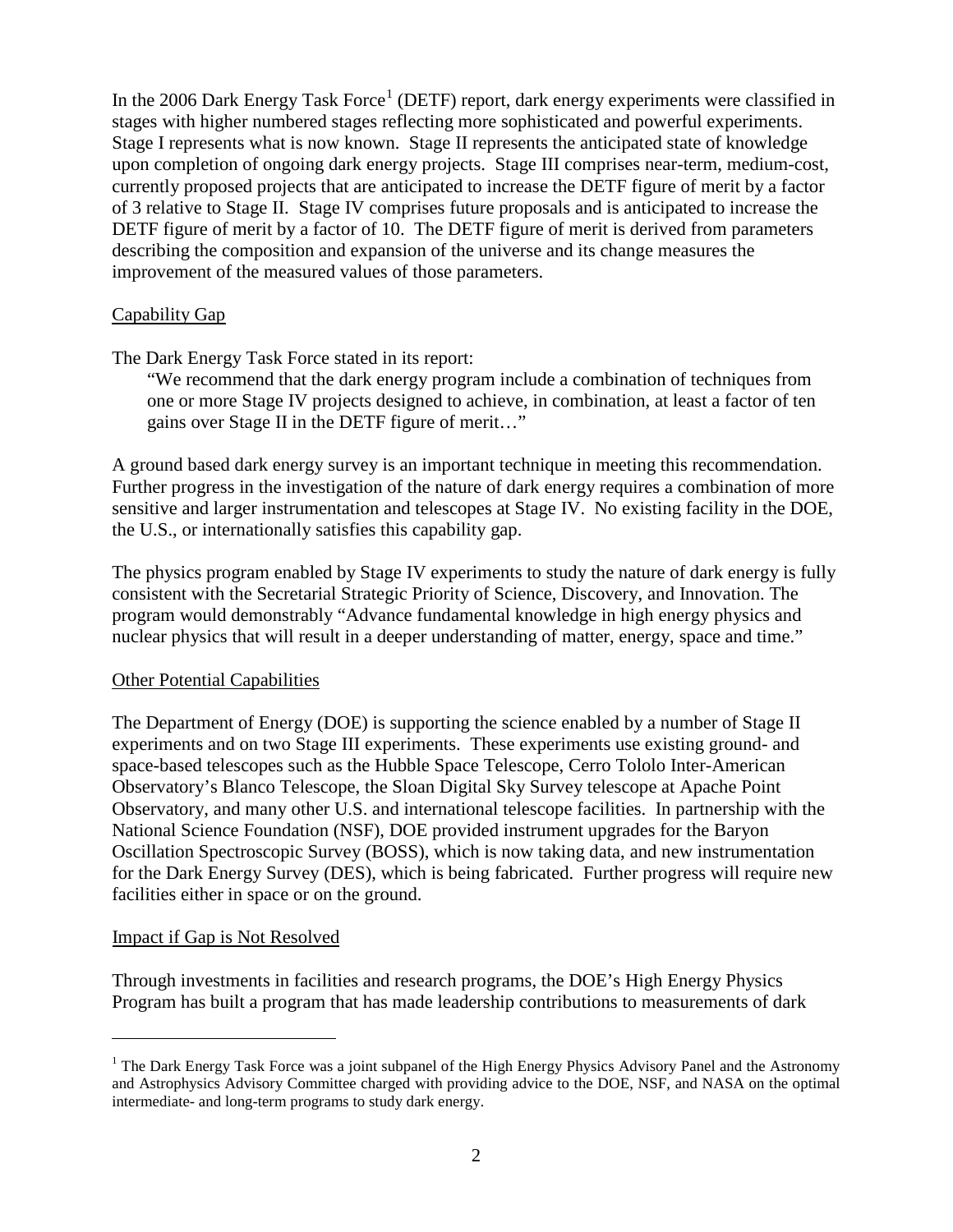energy. Lack of approval of future dark energy experiments would deny U.S. researchers the opportunity to maintain and enhance a world-leading program and access to world-class research facilities in the study of dark energy.

Failure to approve this mission need will run contrary to the advice of the National Research Council (NRC) and Federal Advisory panels and will leave the U.S. with a significantly diminished program for understanding the nature of dark energy.

## The priority of fulfilling the mission need relative to other programs

In 2008, the Particle Physics Project Prioritization Panel (P5), a HEPAP subpanel, developed a strategic roadmap for high energy physics that called for investments on the three frontiers of particle physics: the Energy Frontier, Intensity Frontier, and the Cosmic Frontier. P5 explicitly recommended "support for a staged program of dark energy experiments as an integral part of the U.S. particle physics program" as a major part of the Cosmic Frontier program.

The Particle Astrophysics Science Assessment Panel (PASAG), also a HEPAP subpanel, recommended that dark matter and dark energy remain extremely high priorities in their 2009 report. They recommended the timely pursuit of a coherent overall strategy for a Stage IV program in dark energy, which can obtain another order of magnitude or more improvement beyond Stage III in metrics for dark energy and gravity tests, by optimizing observations both from the ground and space, and taking into account the priorities of both the astronomy and physics. "The panel believes that this planning process should result in a world-leading program that delivers a portfolio of experiments that approach the astrophysical limitations for each dark energy method."

The NRC's Astronomy and Astrophysics Decadal Survey (Astro2010) released its report in August 2010. It was charged by the National Aeronautics and Space Administration (NASA), the (NSF), and DOE with setting priorities for the coming decade for ground- and space-based projects in astronomy and astrophysics, including dark energy projects considered by PASAG. The Astro2010 report recommended experiments which study dark energy as the highest priorities for future large ground- and space-based experiments and gave guidance on a coordinated, optimized dark energy program. Dark energy projects are now being considered by all three agencies. For DOE, the report recommended that our highest priority should be participation in the ground-based experiment, since that is where our contribution would be most critical.

## Benefits from Closing the Gap

The pursuit of a Stage IV dark energy program would position the U.S. at the forefront of a world-leading program of investigation of the nature of dark energy and could lead to significant discoveries with profound implications on our understanding of fundamental physics and the makeup and future of the universe.

#### Internal/External Drivers